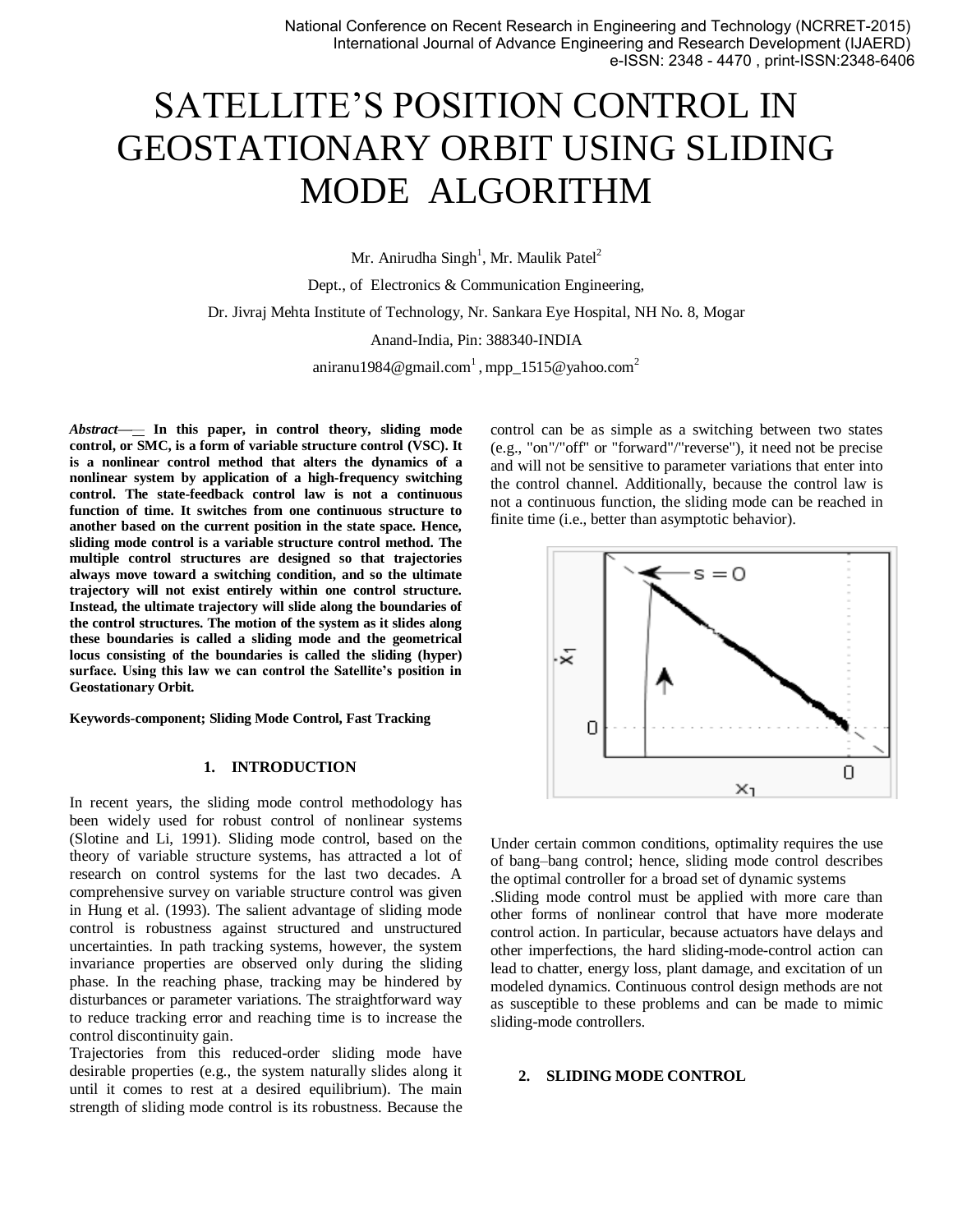Consider a [nonlinear dynamical system](http://en.wikipedia.org/wiki/Nonlinear_system) described by

$$
\frac{dX}{dt} = f(X,t) + B(X,t)u(t)
$$
  
Where

$$
X(t) = \begin{bmatrix} x_1(t) \\ x_2(t) \\ x_3(3) \\ \dots \\ x_{n-1}(t) \\ x_n(t) \end{bmatrix} \text{ and } U(t) = \begin{bmatrix} u_1(t) \\ u_2(t) \\ u_3(3) \\ \dots \\ u_{m-1}(t) \\ u_m(t) \end{bmatrix}
$$

A common task is to design a state-feedback [control law](http://en.wikipedia.org/wiki/Control_systems)  $u(X(t))$ (i.e., a mapping from current state  $X(t)$  at time t to the input u ) to [stabilize](http://en.wikipedia.org/wiki/Lyapunov_stability) the [dynamical system](http://en.wikipedia.org/wiki/Dynamical_system) in Equation around the [origin](http://en.wikipedia.org/wiki/Origin_(mathematics))  $X = \begin{bmatrix} 0, 0, 0, 0, 0 \end{bmatrix}^T$ . That is, under the control law, whenever the system is started away from the origin, it will return to it. For example, the component  $x_1$  of the state vector may represent the difference some output is away from a known signal (e.g., a desirable sinusoidal signal); if the control can ensure that  $x_1$  quickly returns to  $x_1 = 0$ , then the output will track the desired sinusoid. In sliding-mode control this reduced-order subspace is referred to as a sliding (hyper) surface. The sliding-mode control scheme involves

(1) Selection of a [hyper surface](http://en.wikipedia.org/wiki/Hypersurface) or a manifold (i.e., the sliding surface) such that the system trajectory exhibits desirable behavior when confined to this manifold.

(2)Finding feedback gains so that the system trajectory intersects and stays on the manifold.

The sliding-mode designer picks a switching function  $\sigma$  that represents a kind of "distance" that the states X is away from a sliding surface.

 A state X that is outside of this sliding surface has  $\sigma$  (x)  $\neq$ 0.

A state that is on this sliding surface has  $\sigma(X)=0$ 

The sliding-mode-control law switches from one state to another based on the sign of this distance. So the sliding-mode control acts like a stiff pressure always pushing in the direction of the sliding mode where  $\sigma$  (X)=0.Desirable X(t) trajectories will approach the sliding surface, and because the control law is not [continuous](http://en.wikipedia.org/wiki/Continuous_function) (i.e., it switches from one state to another as trajectories move across this surface), the surface is reached in finite time. Once a trajectory reaches the surface, it will slide along it and may, for example, move toward the  $X=0$ origin. So the switching function is like a [topographic map](http://en.wikipedia.org/wiki/Topographic_map) with a contour of constant height along which trajectories are forced to move.

To force the system states to satisfy  $\sigma$  (X)=0, one must:

(1)Ensure that the system is capable of reaching  $\sigma$  (X)=0 from any initial condition

(2) Having reached  $\sigma$  (X)=0, the control action is capable of maintaining the system at  $\sigma$  (X)=0.

Condition for existence of sliding mode Consider a lyapunov function candidate

$$
V(\sigma(X)) = \frac{1}{2} * \sigma^{T}(X) * \sigma(X) = \frac{1}{2} * ||\sigma(x)||_{2}^{2}
$$

Where  $\|\sigma(x)\|_2^2$  $\sigma(x)\Big\|_2^2$  is a Euclidean norm (i.e.,  $\big\|\sigma(x)\big\|_2$  is the distance away from the main fold where  $\sigma(X) = 0$ Sufficient condition for the existence of sliding mode that *dV*  $\frac{dV}{dt}$ <0 Where,  $\frac{dV}{dt}$ *dt*  $=\frac{dV}{dt}*d$ *d dt* σ σ Roughly speaking (i.e., for the [scalar](http://en.wikipedia.org/wiki/Scalar_(mathematics)) control case when  $m =$ 1), to achieve  $\sigma^T \frac{d}{dt}$ *dt*  $\frac{\sigma}{\sigma}$  <0, the feedback control law u(X) is picked so that σ and *d dt*  $\frac{\sigma}{\sigma}$  have opposite signs. That is, (1) u(X) makes *d dt*  $\frac{\sigma}{\sigma}$  negative when  $\sigma$  (X) is positive. (2) u(X)makes *d dt*  $\sigma$  positive when is  $\sigma$  (X) is negative. u(X) direct impact on *d dt*  $\frac{\sigma}{\sigma}$  .

## *The Sliding Mode Control algorithm:*

In sliding mode control, the system's representative point is constrained to move along a surface (hyper plane or line) located in the state space.

The first property is the fact that application of SMC does not require an accurate model of the plant. Secondly, SMC is robust in the sense that it is insensitive to parameter variations and bounded disturbances. Thirdly, SMC is characterized by accurate and fast responses. Lastly, the algorithm is simple. A typical phase-plane response of a second-order system is shown in Fig which illustrates the following shortcomings of SMC schemes.



First of all, there is a "reaching" phase in which the system's representative point (RP) trajectory starting from a given initial state *x*(0) away from the sliding line  $\sigma = \beta x_1 + x_2$  moves towards the sliding line. Thus the RP in this phase is sensitive to plant parameter variations and disturbances.

*Sliding Mode Control Law Equation:*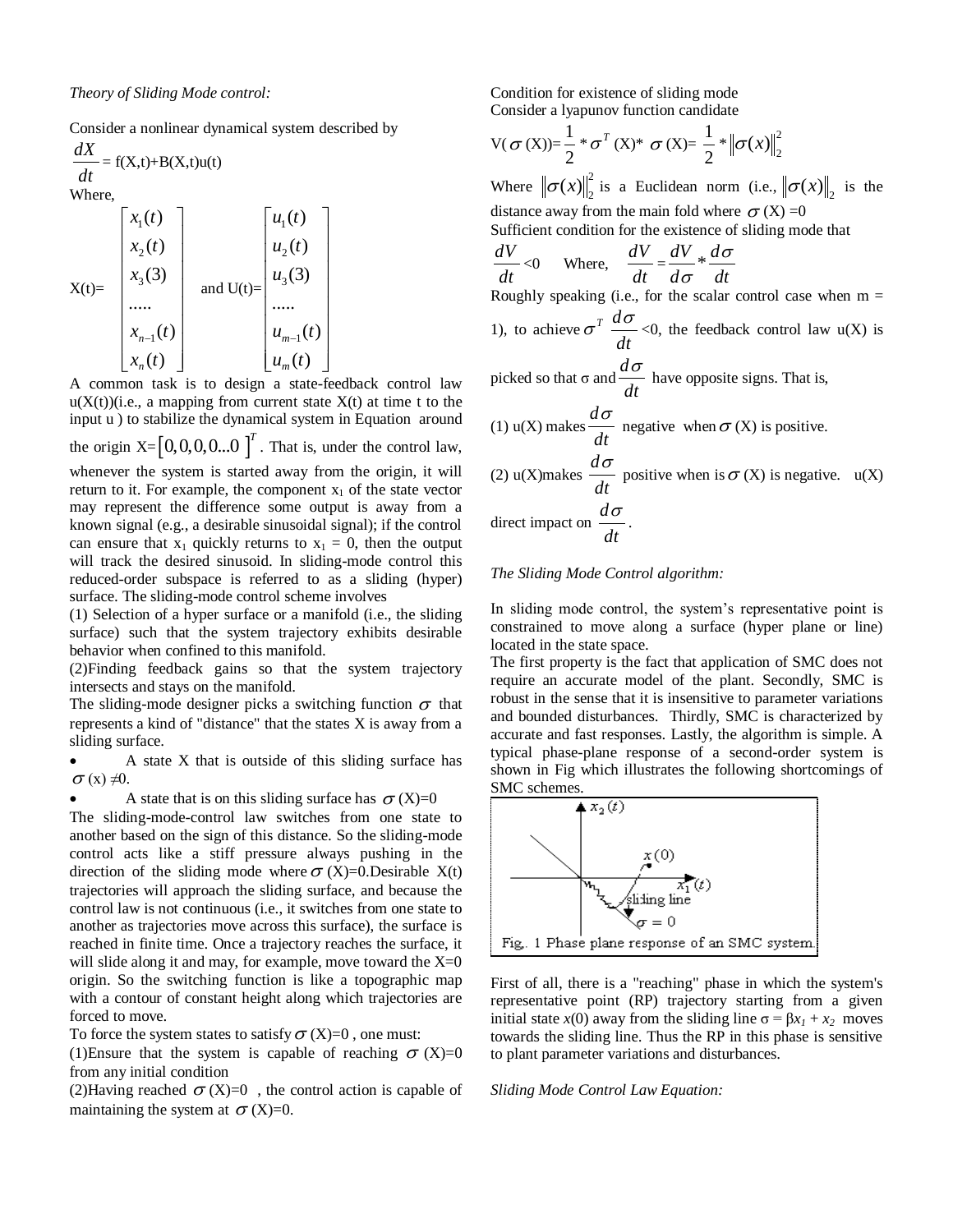Consider a second order plant described in the controllable canonical form

$$
\frac{dX}{dt} = Ax + Bu
$$

$$
\mathbf{y} = \mathbf{C} \mathbf{x}
$$

Where,

$$
x = \begin{bmatrix} x1 \\ x2 \end{bmatrix} \text{ and } C = [1 \ 0]
$$

Where, x is the state vector, u is the control signal, y is the output signal, And a1 and a2 are constants.

Where constant is strictly positive Consider the switching control low

$$
\sigma * \frac{d\sigma}{dt} = (-\beta^2 + a_1 - \beta a_2 + \psi_0) \sigma y \le 0
$$

Satisfies the condition

 $\sigma^*$ <sup> $\frac{d}{d}$ </sup> *dt*  $\frac{\sigma}{\sigma} \leq 0$ 

on the sliding line the system has first order dynamics  $X_1$ +  $\beta X_2$ =0

Note that the sliding mode can be obtained with only the prior knowledge of the bound  $\hat{w}_0$  and that  $a_1$  and  $a_2$  could even be

time varying. Thus for the plant in equation the sliding mode control law is given by equations.

Note that the sliding mode can be obtained with only the prior knowledge of the bound  $\psi$ <sup>o</sup>  $_0$  and that  $a_1$  and  $a_2$  could even be time varying. Thus for the plant in equation the sliding mode control law is given by equations.

## **3. A MATHEMATICAL MODEL FOR GEOSTATIONARY ORBIT:**

A mathematical model for geostationary orbit can be defined by the Lagrangian function. Which is applied to the sliding mode control algorithm to stabilize the satellite. Ur, U $\theta$ , U $\phi$ are the thrusters are the satellite which is shown in fig..



The Lagrangian function is defined as L=K-P and the dynamic behavior of the system is specified by Lagrange's equations: The potential energy as:

$$
P=\frac{-km}{r}
$$

To derive the equations of motion of the system, we express the kinetic energy as:

$$
K = u_3 \frac{mv^2}{2} = \frac{m}{2} [(\frac{dr}{dt})^2 + (r \frac{d\phi}{dt})^2 + (r \frac{d\theta}{dt} \cos \phi)^2]
$$

where K is a known physical constant  $(4 \times 1014)$ Ν.m2 / kg).

$$
\frac{d}{dt}(\frac{dL}{dr}) \cdot \frac{dL}{dr} = Ur
$$

$$
\frac{d}{dt}(\frac{dL}{d\theta}) - \frac{dL}{d\theta} = (\text{r cos }\phi) \cup \theta
$$

$$
\frac{d}{dt}(\frac{dL}{d\phi})\text{-}\frac{dL}{d\phi}\text{=rU}\phi
$$

Define state input and output vectors,  $Z(t)$ ,  $V(t)$  and  $y(t)$ , respectively, as: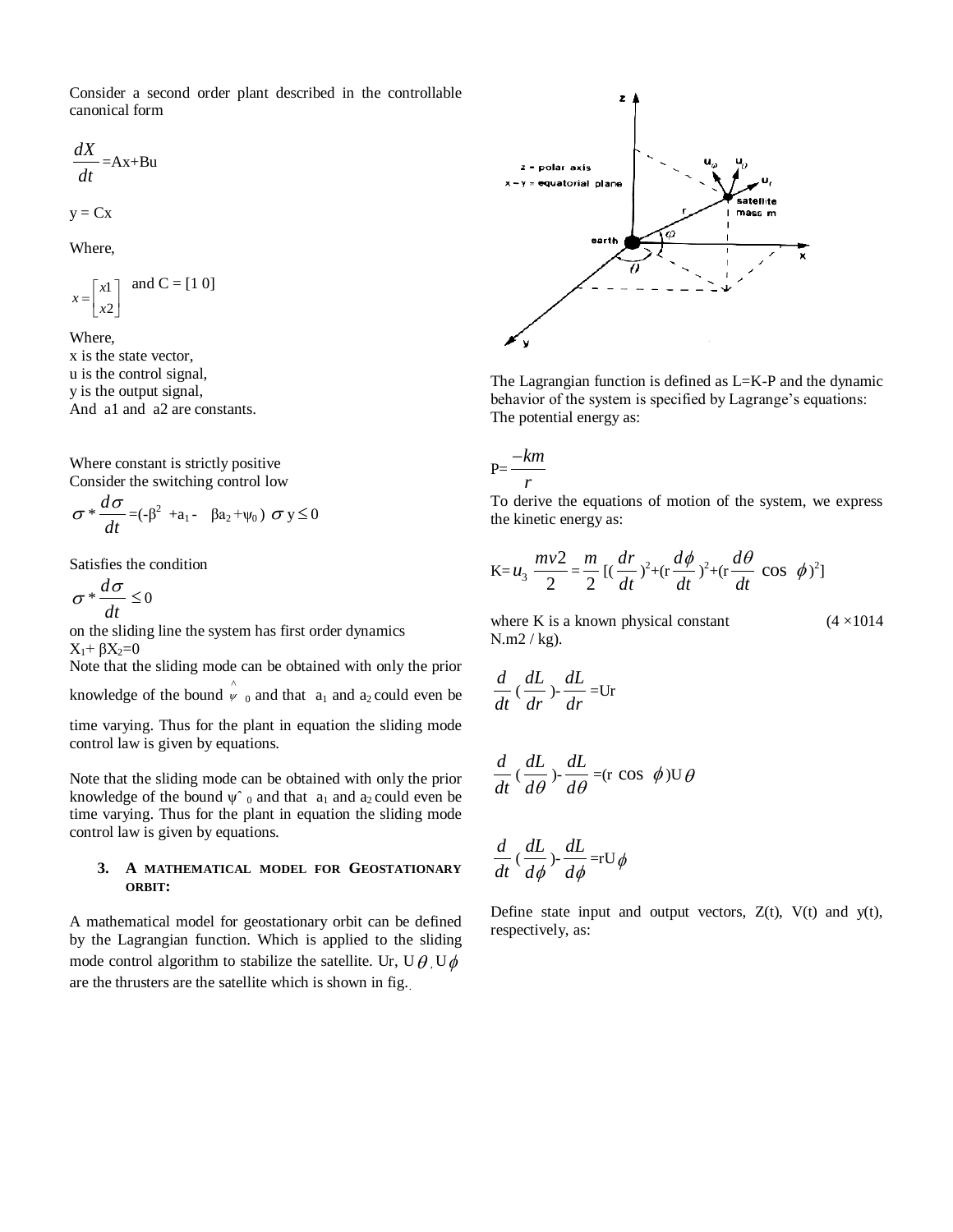$$
Z(z,v) = \begin{bmatrix} r(t) \\ \frac{dr}{dt}(t) \\ \frac{d\theta}{dt} \\ \frac{d\theta}{dt} \\ \phi(t) \\ \frac{d\phi}{dt} \end{bmatrix}, V(t) = \begin{bmatrix} u_{,}(t) \\ u_{\theta}(t) \\ u_{\phi}(t) \end{bmatrix}, y(t) = \begin{bmatrix} r(t) \\ \theta(t) \\ \phi(t) \end{bmatrix}
$$

And

$$
\hat{y}(t) = Cz = \begin{bmatrix} 1 & 0 & 0 & 0 & 0 & 0 \\ 0 & 0 & 1 & 0 & 0 & 0 \\ 0 & 0 & 0 & 0 & 1 & 0 \end{bmatrix} z
$$

Now consider the equation

$$
\frac{dX}{dt} = Ax + Bu \text{ And } Y = CX
$$
  
Where,  

$$
A = \Delta \frac{df}{dz} \text{ And } B = \Delta \frac{df}{dv}
$$

Thus the linearized and normalized equations of motion in the geostationary orbit are given by

| $\frac{dX}{dt} = \begin{bmatrix} 0 & 1 & 0 & 0 & 0 & 0 \\ 3w^2 & 0 & 0 & 2w & 0 & 0 \\ 0 & 0 & 0 & 1 & 0 & 0 \\ 0 & -2w & 0 & 0 & 0 & 0 \\ 0 & 0 & 0 & 0 & 0 & 1 \end{bmatrix} \begin{bmatrix} 0 & 0 & 0 \\ 1 & 0 & 0 \\ 0 & 0 & 0 \\ 0 & 1 & 0 \\ 0 & 0 & 0 \end{bmatrix} u$ |                                                                                                                     |  |  |  |  |  |
|-------------------------------------------------------------------------------------------------------------------------------------------------------------------------------------------------------------------------------------------------------------------------------|---------------------------------------------------------------------------------------------------------------------|--|--|--|--|--|
|                                                                                                                                                                                                                                                                               |                                                                                                                     |  |  |  |  |  |
|                                                                                                                                                                                                                                                                               |                                                                                                                     |  |  |  |  |  |
|                                                                                                                                                                                                                                                                               |                                                                                                                     |  |  |  |  |  |
|                                                                                                                                                                                                                                                                               |                                                                                                                     |  |  |  |  |  |
|                                                                                                                                                                                                                                                                               |                                                                                                                     |  |  |  |  |  |
|                                                                                                                                                                                                                                                                               |                                                                                                                     |  |  |  |  |  |
|                                                                                                                                                                                                                                                                               |                                                                                                                     |  |  |  |  |  |
|                                                                                                                                                                                                                                                                               | $Y = \begin{bmatrix} 1 & 0 & 0 & 0 & 0 & 0 \\ 0 & 0 & 1 & 0 & 0 & 0 \\ 0 & 0 & 0 & 0 & 1 & 0 \end{bmatrix} \hat{x}$ |  |  |  |  |  |

#### And

Where the states vector X represents the perturbations about the nominal orbit and *u* are the forces required to correct the satellite's position. As can be seen, the system is highly nonlinear and multivariable (i.e. it has many inputs and many outputs

## **4. SIMULATION RESULTS AND CONCLUSION**

The major aim of the study was to design an optimal sliding mode controller for geostationary communications satellites that have become vital tools of modern global communications. The study begun with a survey of the technical literature on the major parts of communications satellites, the forces that affect satellite orbit and attitude in space as well as the control strategies that have been proposed to maintain correct satellite position and orientation. Started with a brief description of the functions of the following subsystems of communications satellite: attitude and orbit control; telemetry, tracking and command; power supply; and communications electronics and antennas. It was pointed out that geostationary satellites allow use of small and fixed earth antennas in global communications networks. The geostationary orbit is circular, approximately 35,768 km above Earth, and coincides with the equatorial plane. The major factors that cause satellite to change position and attitude in space include: the elliptical shape of Earth around the equatorial plane causes satellites to experience acceleration towards latitudes  $75^{\circ}E$  and  $105^{\circ}W$ ; variations in the gravitational forces of the moon and sun cause satellites to drift from orbit; solar radiation pressure on the solar panels cause the satellite orbits to be more elliptical than circular. There is increasing congestion of the geostationary arc as more and more countries launch satellites for global and domestic communications. For these reasons there is a growing need for effective and efficient satellite control algorithms. An overview of satellite attitude and orbit control methods available in the technical literature was presented . The essential features of the robust and fast sliding mode control method were presented with an overview of techniques that have been devised to overcome its major shortcoming of signal chattering in the sliding mode. The Lagrangian method was utilized to derive the orbital dynamic model of a geostationary satellite. The obtained sixth-order state space model comprised highly non-linear and coupled differential equations. The system of equations was normalized such that the nominal mass of the satellite is unity and its nominal orbital radius is unity. The equations were then linearized, using the Taylor series method, about a nominal orbit. Details of the design of sliding mode controllers for such systems were presented. Sliding mode controllers were also presented based on the theories of linear quadratic regulators and sliding mode control. Simulation results revealed that the sliding mode control algorithm employing output feedback alone could not handle the problem of satellite orbit control.. Specifically, the study has achieved the following:

• An up-to-date survey of the technical literature on satellite attitude and orbit control was compiled.

• A state feedback decoupling control law was designed for the system. Sliding mode controllers were designed for the system.

• A structured modular Matlab program was coded for simulation of a satellite system with the designed controllers.